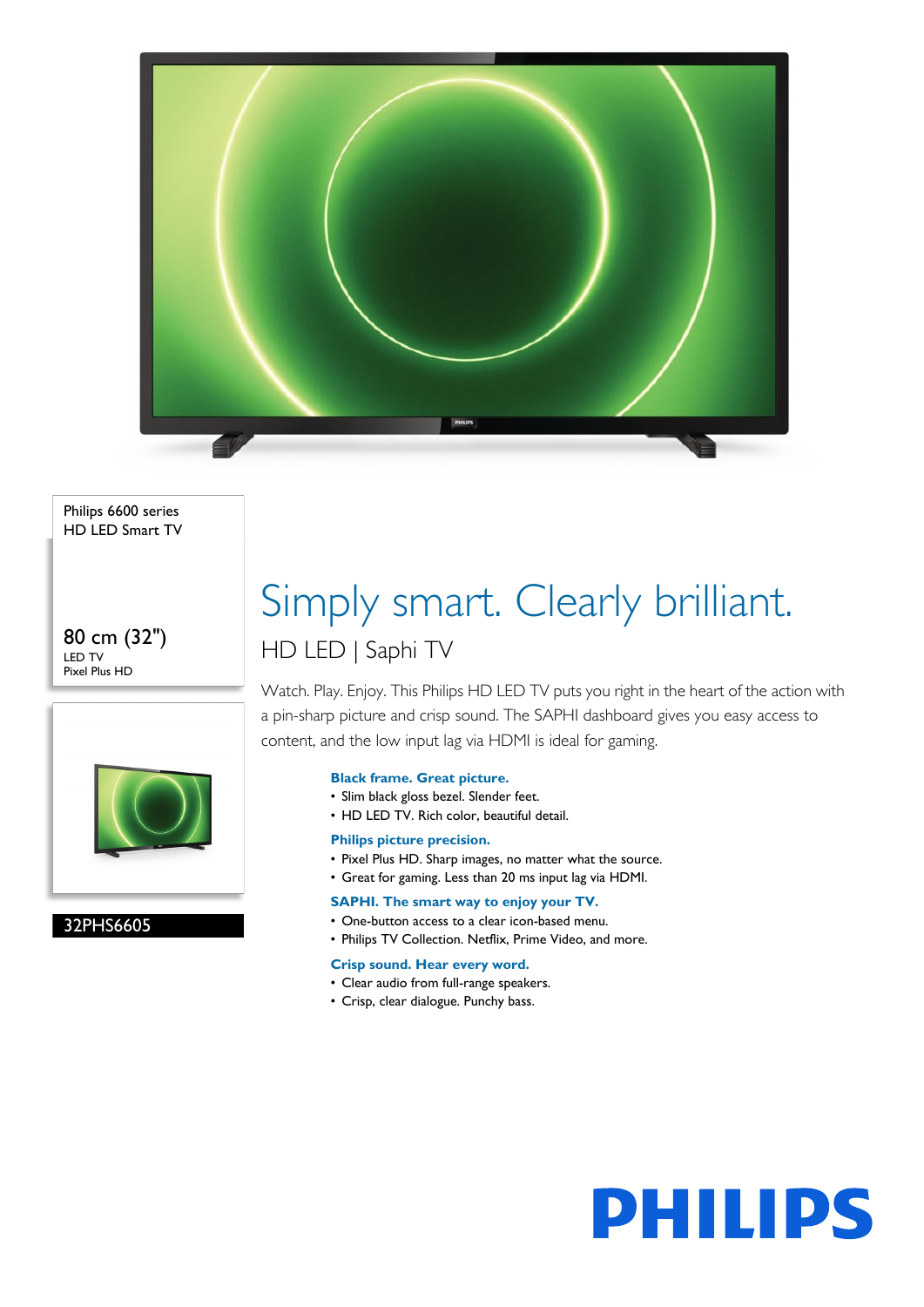# 32PHS6605/12

# **Highlights**

### **HD LED TV**

HD LED TV. With LED backlight you can enjoy low power consumption and beautiful lines combined with high brightness, incredible contrast and vibrant colors.

### **Pixel Plus HD**

Philips Pixel Plus HD engine optimizes picture quality to deliver crisp images with beautiful contrast. So whether you are streaming online or watching cable TV, you will enjoy sharper images with brighter whites and deeper blacks.

#### **Saphi Smart TV**



SAPHI is a fast, intuitive operating system that makes your Philips Smart TV a real pleasure to

use. Enjoy great picture quality and one-button access to a clear icon-based menu. Operate your TV with ease, and quickly navigate to popular Philips Smart TV apps including YouTube, Netflix, and more.

#### **Great for gaming**

Great picture quality for gaming. Low 20ms input lag via HDMI connection. Enhence your gaming experience. Immerse yourself in the game. Because of better visibility in the dark scenes, and better refresh rates.









**16W**